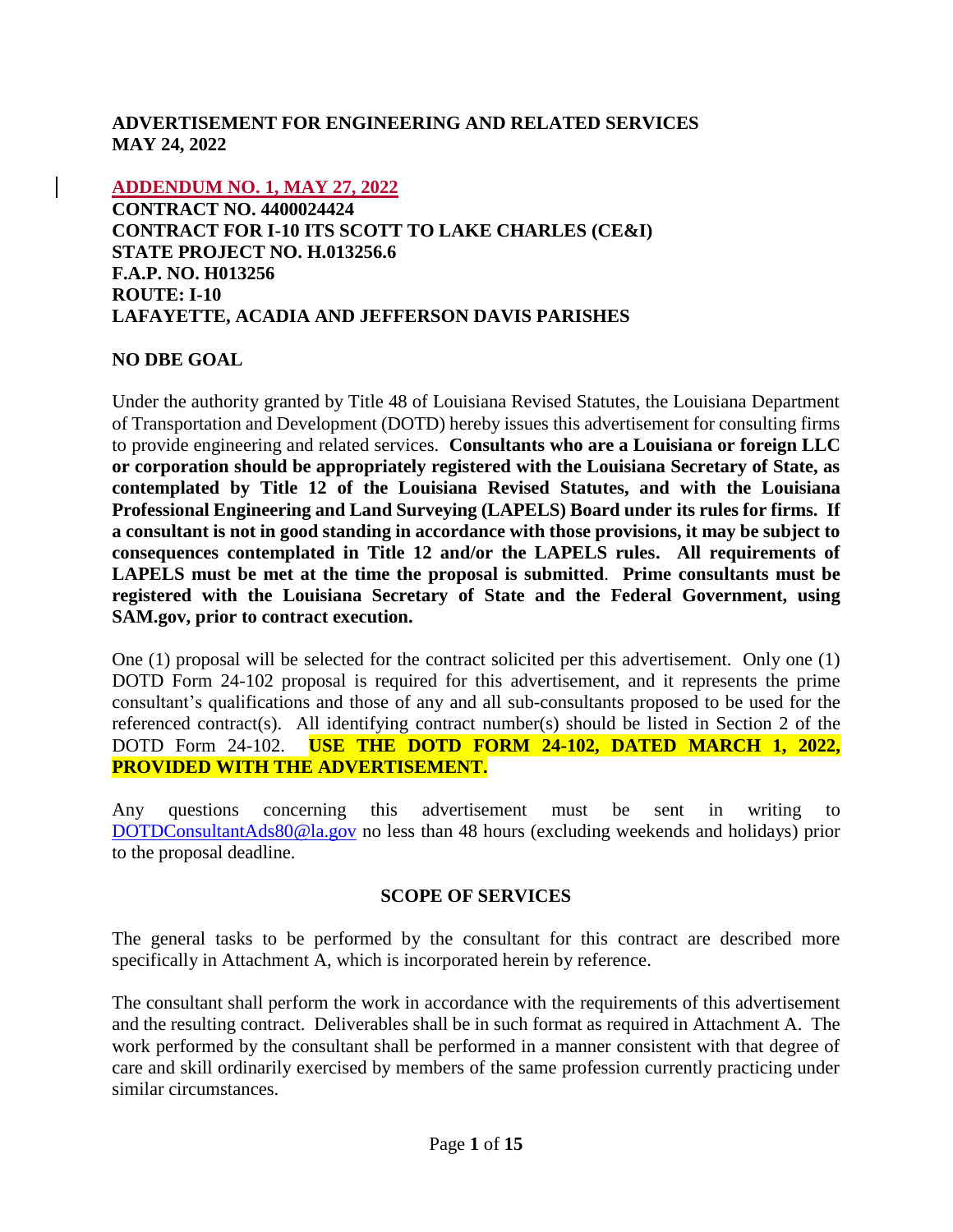### **MINIMUM PERSONNEL REQUIREMENTS (MPRs)**

The requirements set forth in Attachment B must be met at the time the proposal is submitted.

### **EVALUATION CRITERIA**

The criteria to be used by DOTD in evaluating responses for the selection of a consultant to perform these services are listed below:

- 1. firm experience on similar projects, weighting factor of three (3);
- 2. staff experience on similar projects, weighting factor of four (4);
- 3. firm size as related to the project magnitude, weighting factor of three (3);
- 4. past performance on similar DOTD projects, weighting factor of six (6)**\***;
- 5. current work load with DOTD, weighting factor of five (5);
- 6. approach and methodology, weighting factor of nine (9).

\*The consultant is to identify in the table below those evaluation disciplines consistent with the approach and methodology proposed in Section 18 of the DOTD Form 24-102.

### **THE FOLLOWING TABLE MUST BE COMPLETED AND INCLUDED IN SECTION 12 OF THE DOTD FORM 24-102 PROPOSAL**.

**Sub-consultants are allowed to be used for this proposal.** Fill in the table by identifying only those evaluation disciplines consistent with the approach and methodology proposed in Section 18 of the DOTD Form 24-102\*, the name of each firm that is part of the proposal, and the percentage of work in each past performance evaluation discipline to be performed by that firm. The percentage estimated for each evaluation discipline is for evaluation purposes only and will not control the actual performance or payment of the work. The percentages for the prime and sub-consultants must total 100% for each past performance evaluation discipline, as well as the overall total percent of the contract. (Add rows and columns as needed)

| Evaluation                                                                                   | $%$ of   | Prime |  | Firm B   Firm C   Firm D |  | Firm E | Each       |
|----------------------------------------------------------------------------------------------|----------|-------|--|--------------------------|--|--------|------------|
| Discpline(s)                                                                                 | Overall  |       |  |                          |  |        | Discipline |
|                                                                                              |          |       |  |                          |  |        | must total |
|                                                                                              | Contract |       |  |                          |  |        | to 100%    |
|                                                                                              |          |       |  |                          |  |        |            |
|                                                                                              |          |       |  |                          |  |        | 100%       |
|                                                                                              |          |       |  |                          |  |        | 100%       |
|                                                                                              |          |       |  |                          |  |        | 100%       |
| Identify the percentage of work for the <b>overall contract</b> to be performed by the prime |          |       |  |                          |  |        |            |
| consultant and each sub-consultant.                                                          |          |       |  |                          |  |        |            |
| Percent of Contract                                                                          | 100%     |       |  |                          |  |        |            |

\*The past performance evaluation disciplines are: Road, Bridge, Traffic, CE&I/OV, Geotech, Survey, Environmental, Data Collection, Planning, Right-of-Way, CPM, ITS, Appraiser and Other.

If sub-consultants are used, the prime consultant must perform greater than 50% of the work for the overall contract.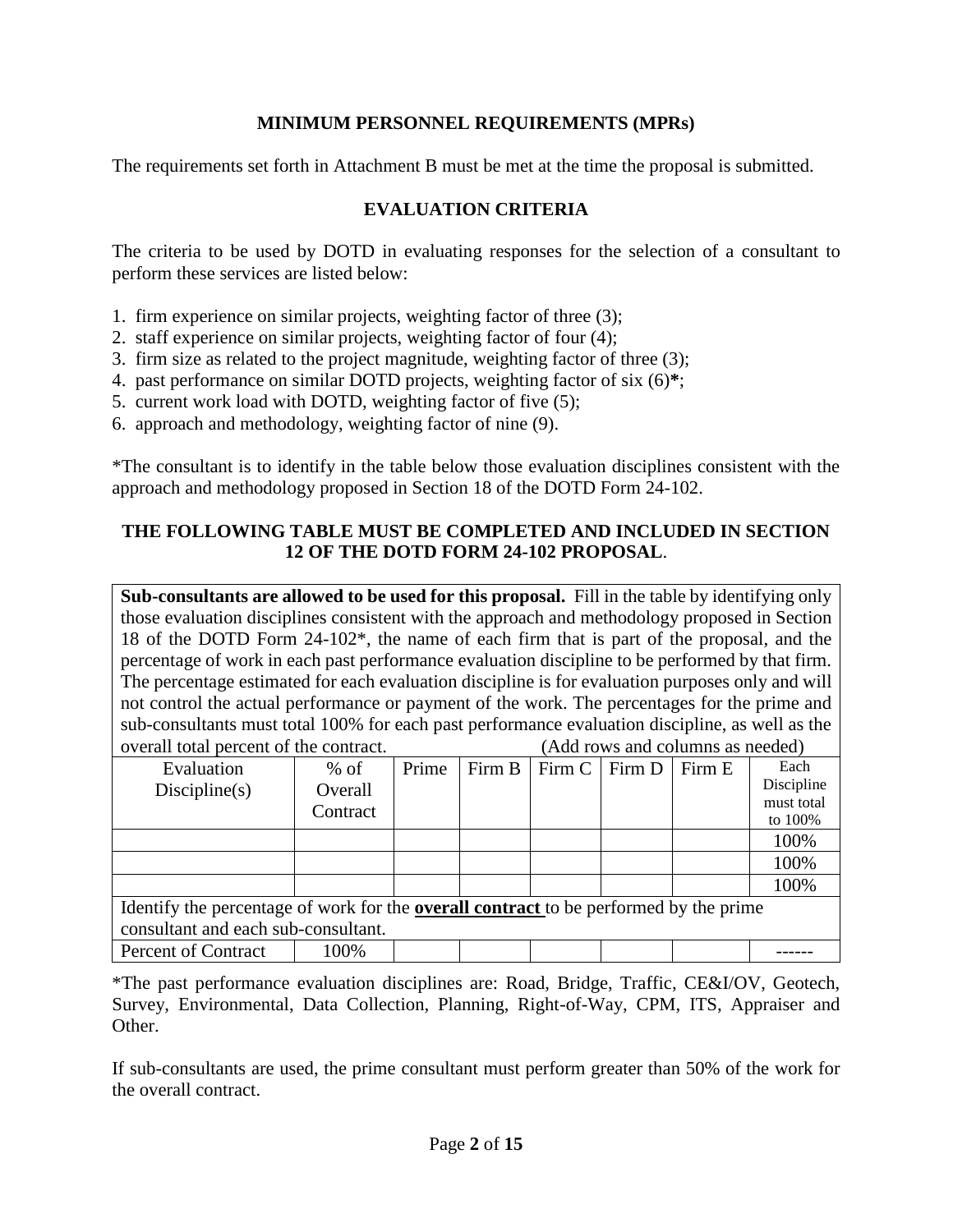Proposals will be evaluated as set forth in the "Evaluation Criteria" section of this advertisement. The evaluation will be by means of a point-based rating system. Each of the above criteria will receive a rating on a scale of one (1) through five (5). The rating will then be multiplied by the corresponding weighting factor. The rating in each category will then be added to arrive at the proposal's final rating.

DOTD's Project Evaluation Team (PET) will be responsible for performing the above described evaluation, and will present a shortlist of the three (3) (if three are qualified), highest rated consultants to the Secretary of DOTD. The Secretary will make the final selection.

## **COMPLIANCE WITH SUPPLEMENTAL ETHICS REQUIREMENTS**

DOTD has established supplemental ethics requirements applicable to consultants and PET members. These requirements are found in the "Supplemental Ethics Requirements" article of the sample contract linked to this advertisement, which are incorporated herein by reference. Any firm that is found to have violated these requirements may not be considered for this selection.

### **By submission of a proposal to perform services pursuant to this advertisement, the consultant agrees to comply with DOTD's Supplemental Ethics Requirements.**

# **RULES OF CONTACT UPON ADVERTISEMENT**

DOTD is the single source of information regarding the contract selection. Any official correspondence will be in writing, and any official information regarding the contract will be disseminated by DOTD's designated representative via the DOTD website. The following rules of contact will apply during the contract selection process, commencing on the advertisement posting date and ceasing at the time of final contract selection. Contact includes face-to-face communication, the use of a telephone, facsimile, electronic mail (email), or formal or informal written communications with DOTD. Any contact determined to be improper, at the sole discretion of DOTD, may result in the rejection of the proposal (i.e., DOTD Form 24-102).

Consultants and consultant organizations shall correspond with DOTD regarding this advertisement only through the email address designated herein; [DOTDConsultantAds80@la.gov](mailto:DOTDConsultantAds80@la.gov) and during DOTD sponsored one-on-one meetings.

No consultant, or any other party on behalf of a consultant, shall contact any DOTD employee, other than as specified herein. This prohibition includes, but is not limited to, the contacting of: department, office, or section heads, project managers, members of the evaluation teams, and any official who may participate in the decision to award the contract resulting from this advertisement.

DOTD will not be responsible for any information or exchange that occurs outside the official process specified above.

**By submission of a proposal to perform services pursuant to this advertisement, the consultant agrees to the communication protocol herein.**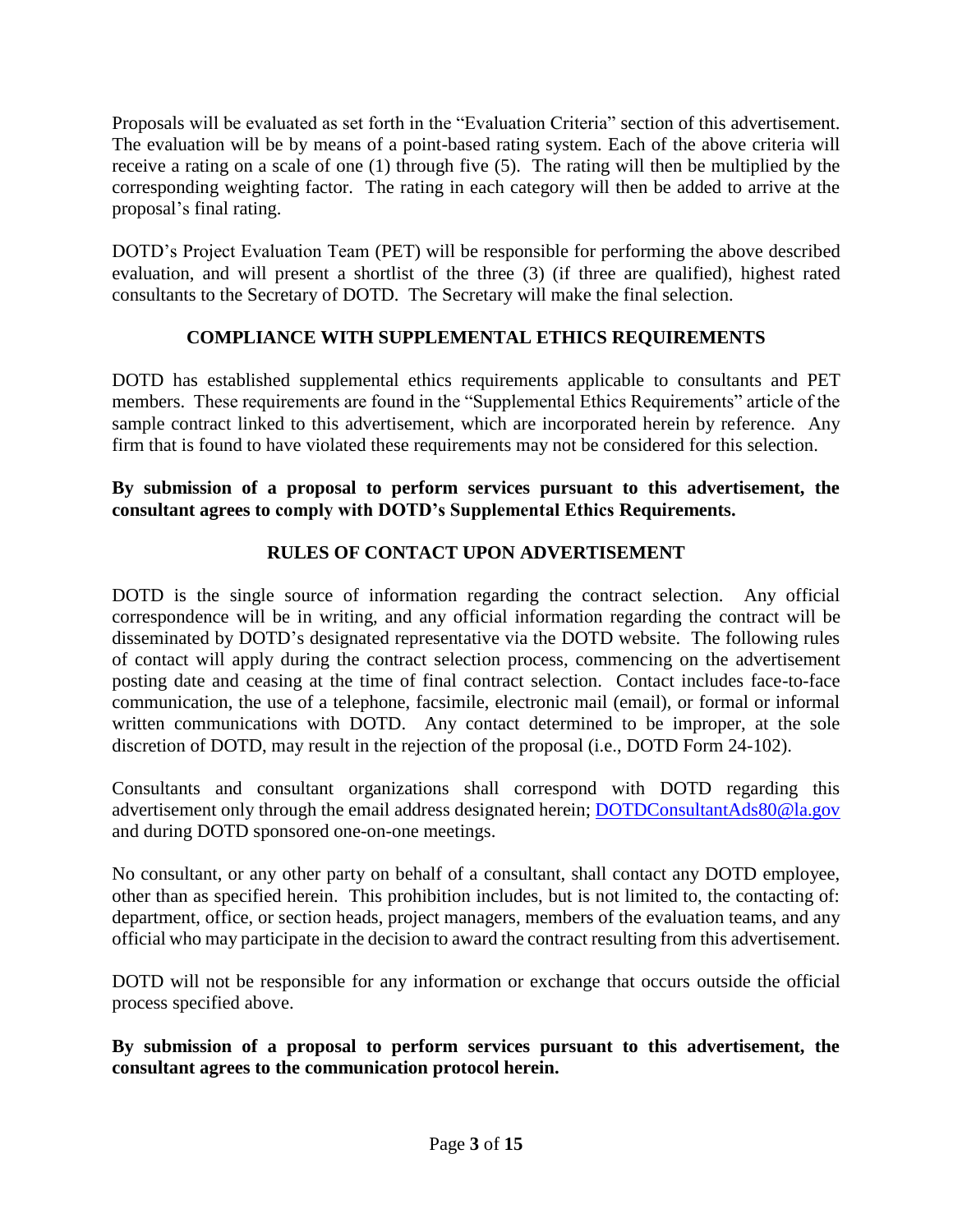### **PROJECT TIME**

The overall time for the completion of the scope of services is estimated to be **315 days**.

#### **COMPENSATION**

The estimated compensation payable to the consultant for all services rendered in connection with this contract shall be **\$393,299**. This estimate will be used for grading purposes only. Actual compensation will be determined by DOTD based on work hours negotiated between DOTD and the selected consultant. Within fifteen (15) calendar days of notification of selection, a kick-off meeting will be held with the selected consultant and appropriate DOTD personnel. The selected consultant will be required to submit a work hour proposal within thirty (30) calendar days following the notification of selection. All negotiations must be completed within the timeframe set forth in the Consultant Contract Services Manual.

Payment will be made based on specific rates of compensation.

### **DIRECT EXPENSES**

To the extent that the consultant is allowed to claim reimbursement for direct expenses, all direct expense items that are not paid for in the firm's indirect cost rate and are needed and will be consumed during the life of the contract must be identified by the consultant during contract development. Standard equipment or resources to be used in the provision of services rendered for this contract will not be considered for payment under direct expenses.

The consultant should own most of the equipment required to provide the work and services. The cost of this equipment should be included in the consultant's indirect cost rate. Equipment may be considered "specialized" if it cannot be considered standard equipment for that particular consultant's normal operating business needs. If a consultant believes special equipment is needed for the contract, the consultant must inquire through the Question and Answer process, as provided herein, whether the identified item will be considered specialized equipment for the individual contract.

All travel related expenses will be compensated under direct expenses, and will be in accordance with the most current Louisiana Office of State Travel regulations as promulgated in the Louisiana Administrative Code under the caption "PPM No. 49", with the exception that compensation for vehicle usage will be based on actual miles traveled directly and exclusively related to project needs. Vehicle rental rates will require prior approval from the PM.

### **CYBERSECURITY TRAINING**

In accordance with La. R.S.  $42:1267(B)(3)$  and the State of Louisiana's Information Security Policy, if the Consultant, any of its employees, agents, or sub-consultants will have access to State government information technology assets, the Consultant's employees, agents, or sub-consultants with such access must complete cybersecurity training annually, and the Consultant must present evidence of such compliance annually and upon request. The Consultant may use the cybersecurity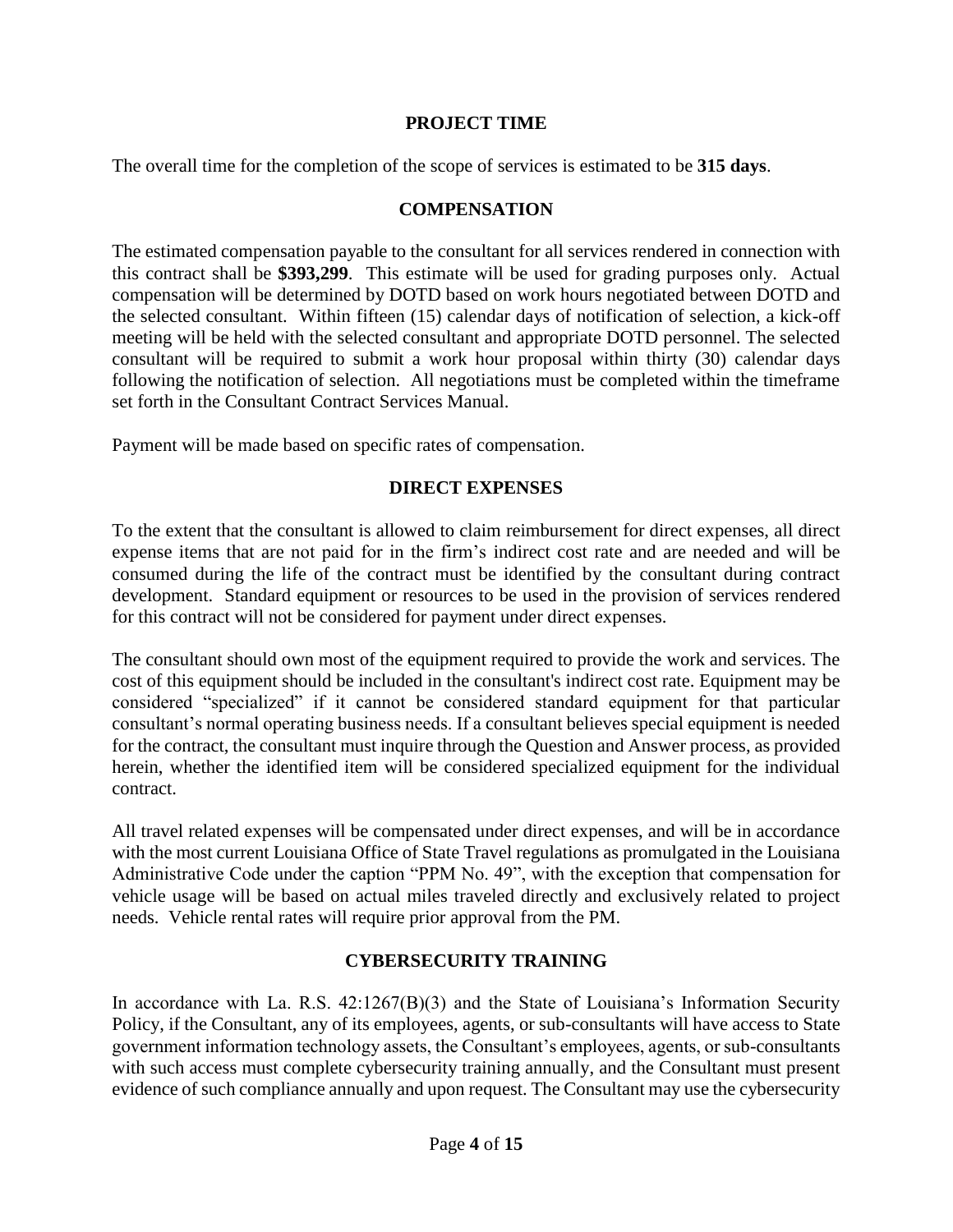training course offered by the Louisiana Department of State Civil Service without additional cost or may use any alternate course approved in writing by the Office of Technology Services.

For purposes of this Section, "access to State government information technology assets," means the possession of credentials, equipment, or authorization to access the internal workings of State information technology systems or networks. Examples would include but not be limited to Stateissued laptops, VPN credentials to credentials to access the State network, badging to access the State's telecommunications closets or systems, or permissions to maintain or modify IT systems used by the State. Final determination of scope inclusions or exclusions relative to access to State government information technology assets will be made by the Office of Technology Services.

## **QUALITY ASSURANCE/QUALITY CONTROL**

DOTD requires the selected consultant and all sub-consultants to develop a Quality Assurance/Quality Control (QA/QC) program in order to provide a mechanism by which all deliverables will be subject to a systematic and consistent review. The selected consultant shall address in its plan the review of all sub-consultant work and deliverables. The selected consultant must submit their QA/QC plan to the DOTD PM within 10 business days of the award notification to the consultant. Consultants must ensure quality and adhere to established DOTD policies, procedures, standards and guidelines in the preparation and review of all deliverables. DOTD may provide limited input and technical assistance to the consultant. Any deliverables to be transmitted by the consultant shall be transmitted with a DOTD Quality Assurance/Quality Control Checklist, and a certification that the deliverables meet DOTD's quality standards.

If Attachment A includes specific QA/QC requirements that contradict those set forth above, the requirements in Attachment A control.

### **TRAFFIC ENGINEERING PROCESS AND REPORT TRAINING REQUIREMENTS**

As part of DOTD's on-going commitment to high quality traffic engineering reports, a traffic engineering training course must be taken by traffic engineering PEs and EIs in order to be eligible to work on DOTD projects. When traffic is included as a discipline on which past performance is evaluated, for consultants performing traffic engineering services (i.e., traffic analysis throughout all DOTD project stages and/or QC of traffic analysis), appropriate personnel must successfully complete the three (3) modules of the Traffic Engineering Process and Report Course offered by Louisiana Transportation Research Center (LTRC). This Course must be completed no later than the time the proposal is submitted or show proof of registration for the Course from the LTRC's Registration site. **Copies of training certificates or proof of registration are to be included in Section 22 of the proposal.**" It will be the prime consultant's responsibility to ensure their staff and sub-consultants complete the training. Copies of training records may be obtained from the LTRC website [https://registration.ltrc.lsu.edu/login.](https://registration.ltrc.lsu.edu/login)

### **WORK ZONE TRAINING REQUIREMENTS**

As part of DOTD's on-going commitment to work zone safety, required work zone training courses must now be taken every four (4) years in order for personnel to remain eligible to work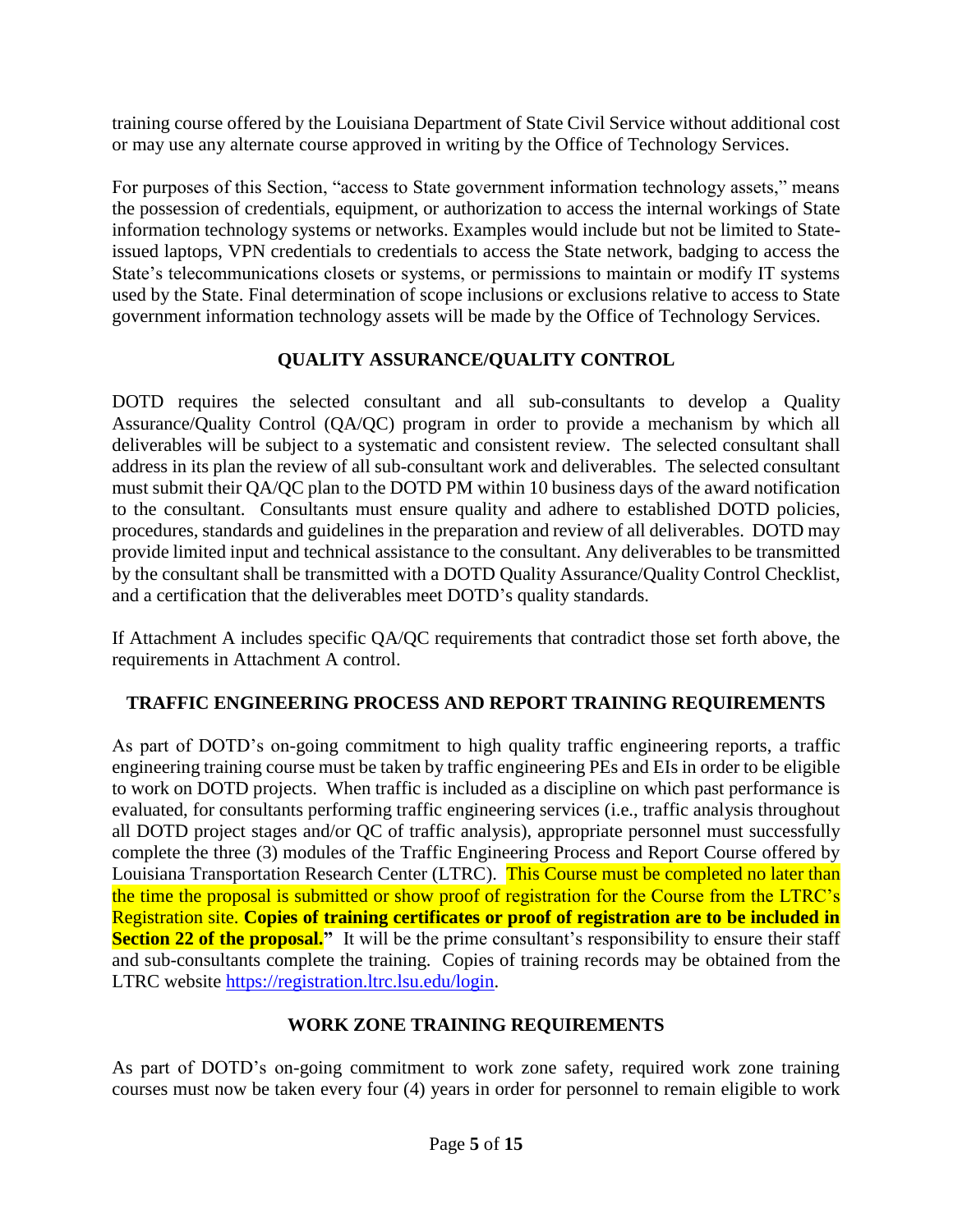on DOTD projects. For consultants performing preconstruction services (*e.g.*, design, survey, subsurface utility, geotechnical, traffic, bridge inspection, environmental services), appropriate personnel must successfully complete these courses. In general, the person in responsible charge of traffic control plans shall be required to have Traffic Control Supervisor training. For preconstruction field services performed within the clear zone, at least one (1) member of the field crew shall have Traffic Control Supervisor or Traffic Control Technician training. The consultant should identify all personnel listed in the staffing plan for the contract who have completed the appropriate work zone training courses. All preconstruction work zone training requirements shall be met **prior to contract execution**. It will be the prime consultant's responsibility to ensure their staff and sub-consultants have the appropriate work zone training.

In addition to the above requirements, if the Scope of Services set forth in Attachment A includes Construction Engineering and Inspection (CE&I), the following training requirements shall be met **at the time the proposal is submitted**:

| Field Engineers:                                              | Traffic Control Technician<br><b>Traffic Control Supervisor</b><br>Flagger        |
|---------------------------------------------------------------|-----------------------------------------------------------------------------------|
| Field Engineer Interns:                                       | <b>Traffic Control Technician</b><br><b>Traffic Control Supervisor</b><br>Flagger |
| Field Senior Technicians,                                     |                                                                                   |
| Survey Party Chiefs, and                                      |                                                                                   |
| SUE Worksite Traffic Supervisors*: Traffic Control Technician | <b>Traffic Control Supervisor</b><br>Flagger                                      |
| Other Field Personnel*:                                       | <b>Traffic Control Technician</b><br>Flagger                                      |

\* excluding Asphalt Plant Inspector, Paint Managers, and Paint Inspectors

Approved courses are offered by ATSSA and AGC. Substitutes for these courses must be approved by the DOTD Work Zone Task Force. For more information, please contact DOTD HQ Construction at 225-379-1584. Specific training course requirements are:

| Flagger: | Successful completion every four (4) years of a work<br>zone flagger course approved by the Department. The<br>"DOTD Maintenance Basic Flagging Procedures<br>Workshop" is not an acceptable substitute for the<br>ATSSA and AGC flagging courses.                                                                                                     |
|----------|--------------------------------------------------------------------------------------------------------------------------------------------------------------------------------------------------------------------------------------------------------------------------------------------------------------------------------------------------------|
|          | Traffic Control Technician (TCT): Successful completion every four (4) years of a work<br>zone traffic control technician course approved by the<br>Department. After initial successful completion, it is<br>not necessary to retake this course every four (4) years<br>if Traffic Control Supervisor training is completed<br>every four (4) years. |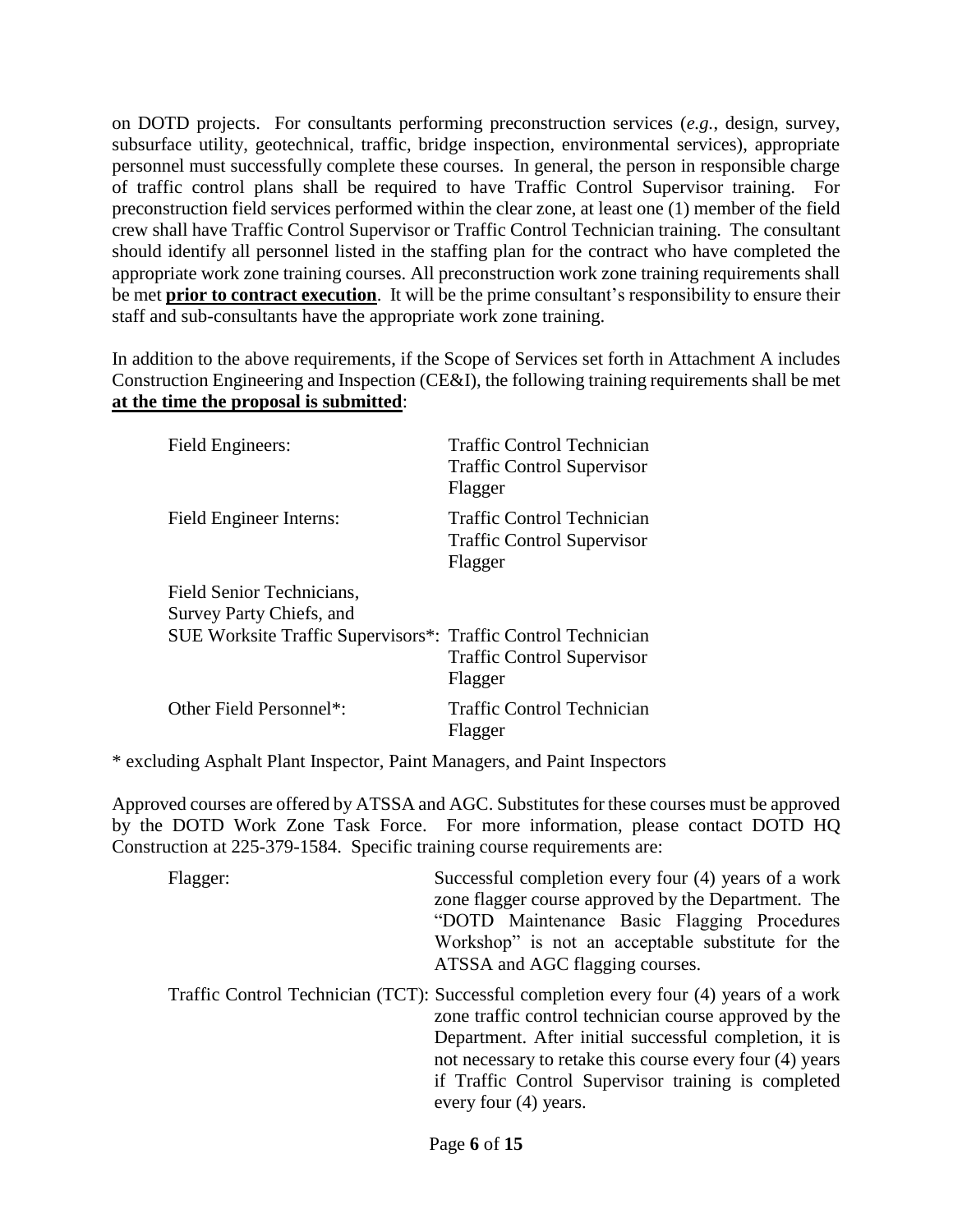Traffic Control Supervisor (TCS): Successful completion of a work zone traffic control supervisor course approved by the Department. Following an initial completion, traffic control supervisors must either complete a one (1)-day TCS refresher course or retake the original two (2)-day TCS course every four (4) years.

ATSSA contact information: (877) 642-4637

## **REFERENCES**

All services and documents will meet the standard requirements as to format and content of DOTD and will be prepared in accordance with the latest applicable editions, supplements, and revisions of the following:

- 1. AASHTO Standards The American Association of State Highway Transportation Officials <https://www.transportation.org/>
- 2. AASHTO A Policy on Geometric Design of Highways and Streets [https://bookstore.transportation.org/collection\\_detail.aspx?ID=110](https://bookstore.transportation.org/collection_detail.aspx?ID=110)
- 3. ASTM Standards <https://www.astm.org/BOOKSTORE/BOS/index.html>
- 4. CyberSecurity Training <https://forms.gle/deZGAo5hUMWeSG4P6>
- 5. DOTD Bridge Design and Evaluation Manual (BDEM) [http://wwwsp.dotd.la.gov/Inside\\_LaDOTD/Divisions/Engineering/Bridge\\_Design/Pages/BD](http://wwwsp.dotd.la.gov/Inside_LaDOTD/Divisions/Engineering/Bridge_Design/Pages/BDEM.aspx) [EM.aspx](http://wwwsp.dotd.la.gov/Inside_LaDOTD/Divisions/Engineering/Bridge_Design/Pages/BDEM.aspx)
- 6. DOTD Complete Streets [http://wwwsp.dotd.la.gov/Inside\\_LaDOTD/Divisions/Multimodal/Highway\\_Safety/Complet](http://wwwsp.dotd.la.gov/Inside_LaDOTD/Divisions/Multimodal/Highway_Safety/Complete_Streets/Pages/default.aspx) [e\\_Streets/Pages/default.aspx](http://wwwsp.dotd.la.gov/Inside_LaDOTD/Divisions/Multimodal/Highway_Safety/Complete_Streets/Pages/default.aspx)
- 7. DOTD Construction Contract Administration Manual [http://wwwsp.dotd.la.gov/Inside\\_LaDOTD/Divisions/Engineering/Pages/Engineering\\_Docs.](http://wwwsp.dotd.la.gov/Inside_LaDOTD/Divisions/Engineering/Pages/Engineering_Docs.aspx) [aspx](http://wwwsp.dotd.la.gov/Inside_LaDOTD/Divisions/Engineering/Pages/Engineering_Docs.aspx)
- 8. DOTD Consultant Contract Services Manual [http://wwwsp.dotd.la.gov/Inside\\_LaDOTD/Divisions/Engineering/CCS/Manuals/CCS%20M](http://wwwsp.dotd.la.gov/Inside_LaDOTD/Divisions/Engineering/CCS/Manuals/CCS%20Manual%20rev%20Dec%202020.pdf) [anual%20rev%20Dec%202020.pdf](http://wwwsp.dotd.la.gov/Inside_LaDOTD/Divisions/Engineering/CCS/Manuals/CCS%20Manual%20rev%20Dec%202020.pdf)
- 9. DOTD Hydraulics Manual [http://wwwsp.dotd.la.gov/Inside\\_LaDOTD/Divisions/Engineering/Public\\_Works/Hydraulics/](http://wwwsp.dotd.la.gov/Inside_LaDOTD/Divisions/Engineering/Public_Works/Hydraulics/Documents/Hydraulics%20Manual.pdf) [Documents/Hydraulics%20Manual.pdf](http://wwwsp.dotd.la.gov/Inside_LaDOTD/Divisions/Engineering/Public_Works/Hydraulics/Documents/Hydraulics%20Manual.pdf)
- 10. DOTD Location and Survey Manual [http://wwwsp.dotd.la.gov/Inside\\_LaDOTD/Divisions/Engineering/LocationSurvey/Manuals](http://wwwsp.dotd.la.gov/Inside_LaDOTD/Divisions/Engineering/LocationSurvey/Manuals%20and%20Forms/Location_and_Survey_Manual.pdf) [%20and%20Forms/Location\\_and\\_Survey\\_Manual.pdf](http://wwwsp.dotd.la.gov/Inside_LaDOTD/Divisions/Engineering/LocationSurvey/Manuals%20and%20Forms/Location_and_Survey_Manual.pdf)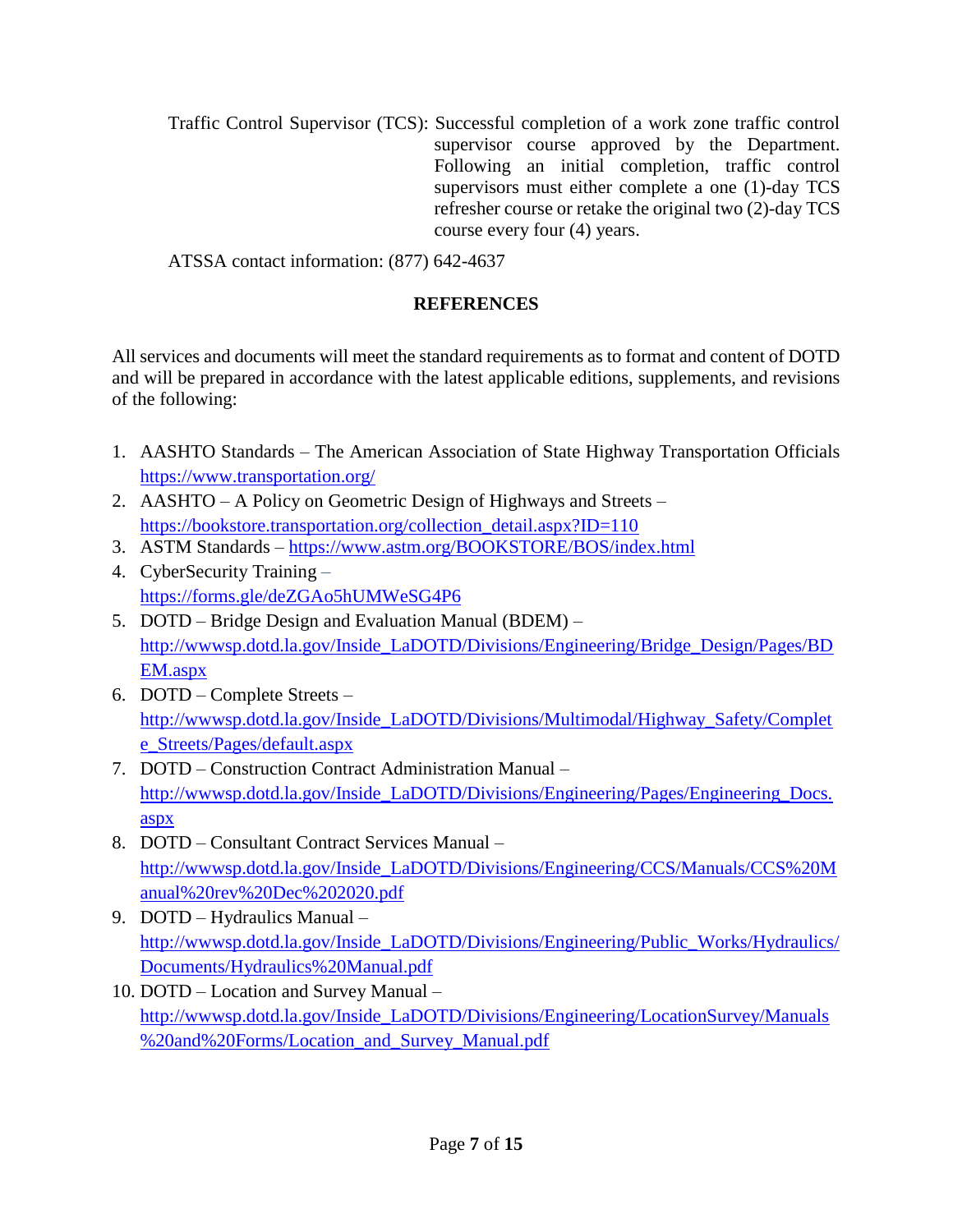- 11. DOTD Addendum "A" to the Location & Survey Manual [http://wwwsp.dotd.la.gov/Inside\\_LaDOTD/Divisions/Engineering/LocationSurvey/Manuals](http://wwwsp.dotd.la.gov/Inside_LaDOTD/Divisions/Engineering/LocationSurvey/Manuals%20and%20Forms/Location%20and%20Survey%20Manual%20-%20Addendum%20A.pdf) [%20and%20Forms/Location%20and%20Survey%20Manual%20-%20Addendum%20A.pdf](http://wwwsp.dotd.la.gov/Inside_LaDOTD/Divisions/Engineering/LocationSurvey/Manuals%20and%20Forms/Location%20and%20Survey%20Manual%20-%20Addendum%20A.pdf)
- 12. DOTD Louisiana Standard Specifications for Roads and Bridges [http://wwwsp.dotd.la.gov/Inside\\_LaDOTD/Divisions/Engineering/Standard\\_Specifications/P](http://wwwsp.dotd.la.gov/Inside_LaDOTD/Divisions/Engineering/Standard_Specifications/Pages/Standard%20Specifications.aspx) [ages/Standard%20Specifications.aspx](http://wwwsp.dotd.la.gov/Inside_LaDOTD/Divisions/Engineering/Standard_Specifications/Pages/Standard%20Specifications.aspx)
- 13. DOTD Materials Sampling Manual [http://wwwsp.dotd.la.gov/Inside\\_LaDOTD/Divisions/Engineering/Materials\\_Lab/Pages/Men](http://wwwsp.dotd.la.gov/Inside_LaDOTD/Divisions/Engineering/Materials_Lab/Pages/Menu_MSM.aspx) [u\\_MSM.aspx](http://wwwsp.dotd.la.gov/Inside_LaDOTD/Divisions/Engineering/Materials_Lab/Pages/Menu_MSM.aspx)
- 14. DOTD Minimum Design Guidelines [http://wwwsp.dotd.la.gov/Inside\\_LaDOTD/Divisions/Engineering/Road\\_Design/Memoranda](http://wwwsp.dotd.la.gov/Inside_LaDOTD/Divisions/Engineering/Road_Design/Memoranda/Minimum%20Design%20Guidelines.pdf) [/Minimum%20Design%20Guidelines.pdf](http://wwwsp.dotd.la.gov/Inside_LaDOTD/Divisions/Engineering/Road_Design/Memoranda/Minimum%20Design%20Guidelines.pdf)
- 15. DOTD Off-System Highway Bridge Program Guidelines [http://wwwsp.dotd.la.gov/Inside\\_LaDOTD/Divisions/Engineering/Bridge\\_Design/Manuals/](http://wwwsp.dotd.la.gov/Inside_LaDOTD/Divisions/Engineering/Bridge_Design/Manuals/Other%20Manuals%20-%20Guidelines/2019%20Federal%20Aid%20Off-System%20Highway%20Bridge%20Program%20Guidelines.pdf) [Other%20Manuals%20-%20Guidelines/2019%20Federal%20Aid%20Off-System%20High](http://wwwsp.dotd.la.gov/Inside_LaDOTD/Divisions/Engineering/Bridge_Design/Manuals/Other%20Manuals%20-%20Guidelines/2019%20Federal%20Aid%20Off-System%20Highway%20Bridge%20Program%20Guidelines.pdf) [way%20Bridge%20Program%20Guidelines.pdf](http://wwwsp.dotd.la.gov/Inside_LaDOTD/Divisions/Engineering/Bridge_Design/Manuals/Other%20Manuals%20-%20Guidelines/2019%20Federal%20Aid%20Off-System%20Highway%20Bridge%20Program%20Guidelines.pdf)
- 16. DOTD Roadway Design Procedures and Details Manual [http://wwwsp.dotd.la.gov/Inside\\_LaDOTD/Divisions/Engineering/Road\\_Design/Pages/Road](http://wwwsp.dotd.la.gov/Inside_LaDOTD/Divisions/Engineering/Road_Design/Pages/Road-Design-Manual.aspx) [-Design-Manual.aspx](http://wwwsp.dotd.la.gov/Inside_LaDOTD/Divisions/Engineering/Road_Design/Pages/Road-Design-Manual.aspx)
- 17. DOTD Stage 1 Planning/Environmental Manual of Standard Practice [http://wwwsp.dotd.la.gov/Inside\\_LaDOTD/Divisions/Engineering/Environmental/Pages/Stag](http://wwwsp.dotd.la.gov/Inside_LaDOTD/Divisions/Engineering/Environmental/Pages/Stage_1.aspx) [e\\_1.aspx](http://wwwsp.dotd.la.gov/Inside_LaDOTD/Divisions/Engineering/Environmental/Pages/Stage_1.aspx)
- 18. DOTD Testing Procedures Manual [http://wwwsp.dotd.la.gov/Inside\\_LaDOTD/Divisions/Engineering/Materials\\_Lab/Pages/Men](http://wwwsp.dotd.la.gov/Inside_LaDOTD/Divisions/Engineering/Materials_Lab/Pages/Menu_TPM.aspx) [u\\_TPM.aspx](http://wwwsp.dotd.la.gov/Inside_LaDOTD/Divisions/Engineering/Materials_Lab/Pages/Menu_TPM.aspx)
- 19. DOTD Traffic Engineering Manual [http://wwwsp.dotd.la.gov/Inside\\_LaDOTD/Divisions/Engineering/Traffic\\_Engineering/Misc](http://wwwsp.dotd.la.gov/Inside_LaDOTD/Divisions/Engineering/Traffic_Engineering/Misc%20Documents/Traffic%20Engineering%20Manual.pdf) [%20Documents/Traffic%20Engineering%20Manual.pdf](http://wwwsp.dotd.la.gov/Inside_LaDOTD/Divisions/Engineering/Traffic_Engineering/Misc%20Documents/Traffic%20Engineering%20Manual.pdf)
- 20. DOTD Traffic Engineering Process and Report [http://wwwsp.dotd.la.gov/Inside\\_LaDOTD/Divisions/Engineering/Traffic\\_Engineering/Man](http://wwwsp.dotd.la.gov/Inside_LaDOTD/Divisions/Engineering/Traffic_Engineering/ManualsPublications/Pages/TEPR.aspx) [ualsPublications/Pages/TEPR.aspx](http://wwwsp.dotd.la.gov/Inside_LaDOTD/Divisions/Engineering/Traffic_Engineering/ManualsPublications/Pages/TEPR.aspx)
- 21. DOTD Traffic Signal Manual [http://wwwsp.dotd.la.gov/Inside\\_LaDOTD/Divisions/Engineering/Traffic\\_Engineering/Traff](http://wwwsp.dotd.la.gov/Inside_LaDOTD/Divisions/Engineering/Traffic_Engineering/Traffic%20Control/Traffic%20Signal%20Manual%20V3%20-%207.1.20.pdf) [ic%20Control/Traffic%20Signal%20Manual%20V3%20-%207.1.20.pdf](http://wwwsp.dotd.la.gov/Inside_LaDOTD/Divisions/Engineering/Traffic_Engineering/Traffic%20Control/Traffic%20Signal%20Manual%20V3%20-%207.1.20.pdf)
- 22. e-CFR Electronic Code of Federal Regulations (all applicable) <https://ecfr.io/>
- 23. FHWA Bridge Inspector's Reference Manual (BIRM) website:<https://www.fhwa.dot.gov/bridge/nbis.cfm> manual:<https://www.fhwa.dot.gov/bridge/nbis/pubs/nhi12049.pdf>
- 24. FHWA Manual on Uniform Traffic Control Devices for Streets and Highways (MUTCD) <http://mutcd.fhwa.dot.gov/>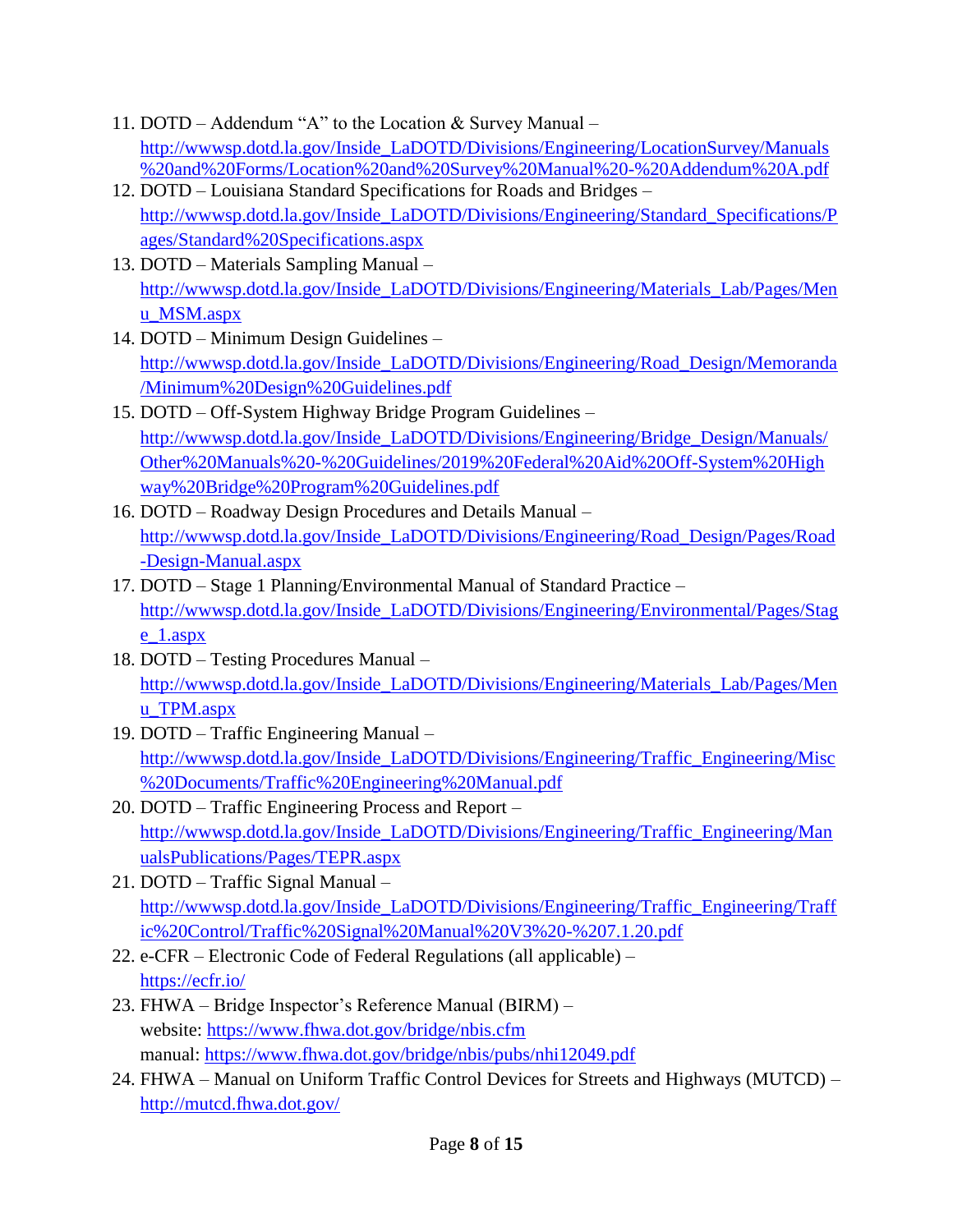- 25. National Electrical Safety Code (NESC) <https://standards.ieee.org/products-services/nesc/index.html>
- 26. NFPA 70 National Electrical Code (NEC) [https://www.nfpa.org/codes-and-standards/all-codes-and-standards/list-of-codes-and](https://www.nfpa.org/codes-and-standards/all-codes-and-standards/list-of-codes-and-standards/detail?code=70)[standards/detail?code=70](https://www.nfpa.org/codes-and-standards/all-codes-and-standards/list-of-codes-and-standards/detail?code=70)
- 27. NEPA National Environmental Policy Act <https://www.epa.gov/nepa>

## **CONTRACT EXECUTION REQUIREMENTS**

The selected consultant will be required to execute the contract within ten (10) days after receipt of the contract.

A sample of the contract provisions can be found at the following link: [http://wwwsp.dotd.la.gov](http://wwwsp.dotd.la.gov/Inside_LaDOTD/Divisions/Engineering/CCS/Pages/Advertisements.aspx) [/Inside\\_LaDOTD/Divisions/Engineering/CCS/Pages/Advertisements.aspx.](http://wwwsp.dotd.la.gov/Inside_LaDOTD/Divisions/Engineering/CCS/Pages/Advertisements.aspx)

## **REVISIONS TO THE ADVERTISEMENT**

DOTD reserves the right to revise any part of the advertisement by issuing addenda to the advertisement at any time. Issuance of this advertisement in no way constitutes a commitment by DOTD to award a contract. DOTD reserves the right to accept or reject, in whole or part, all DOTD Form 24-102s submitted, and/or cancel this consultant services procurement if it is determined to be in DOTD's best interest. All materials submitted in response to this advertisement become the property of DOTD, and selection or rejection of a proposal does not affect this right. DOTD also reserves the right, at its sole discretion, to waive administrative informalities contained in the advertisement.

# **CLARIFICATIONS**

DOTD reserves the right to request clarification of ambiguities or apparent inconsistencies found within any proposal, if it is determined to be in DOTD's best interest.

### **PROPOSAL REQUIREMENTS**

The consultant's proposal for this advertisement must be submitted by email to [DOTDConsultantAds80@la.gov.](mailto:DOTDConsultantAds80@la.gov) **USE THE DOTD FORM 24-102, DATED MARCH 1, 2022, PROVIDED WITH THE ADVERTISEMENT.** Hard copies of the consultant's proposal are not required. All proposals must be in accordance with the requirements of this advertisement, and the Consultant Contract Services Manual. Unless otherwise stated in this advertisement, copies of licenses and certificates are not required to be submitted with the proposal.

If more than one (1) contract is to be selected based on this advertisement, no prime consultant is allowed to be a sub-consultant on any other consultant's 24-102. If a prime consultant is submitted as a sub-consultant on another consultant's 24-102, its proposal as a prime consultant may be deemed non-responsive.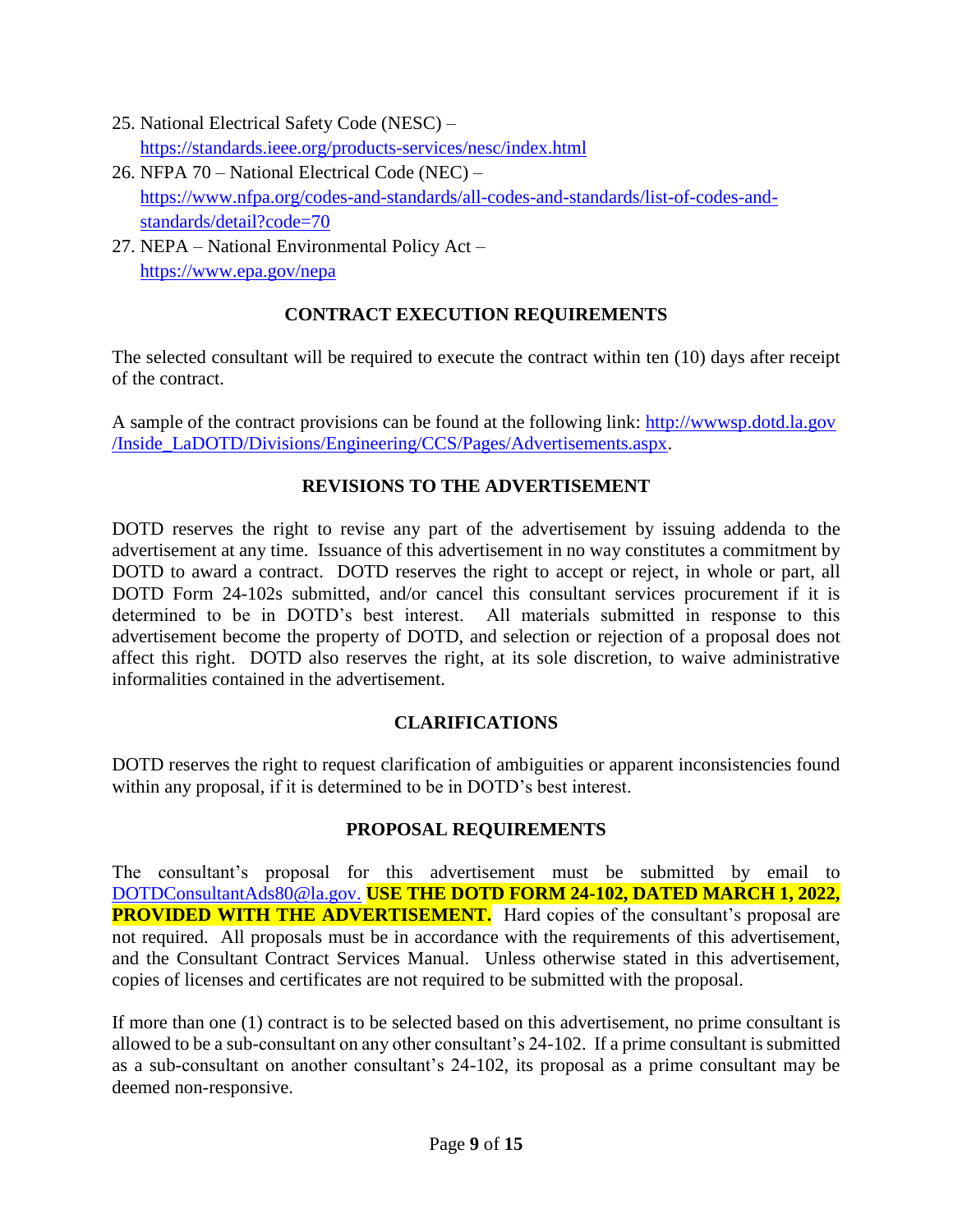### ANY CONSULTANT FAILING TO SUBMIT ANY OF THE INFORMATION REQUIRED ON THE DOTD FORM 24-102, OR PROVIDING INACCURATE INFORMATION ON THE DOTD FORM 24-102, MAY BE CONSIDERED NON-RESPONSIVE.

DOTD employees may not submit a proposal, nor be included as part of a consultant's proposal.

Contract and/or part-time employees are allowed. Such employees should be shown in Section 14 of the DOTD Form 24-102 with an asterisk denoting their employment status.

The DOTD Form 24-102 should be identified with **contract number 4400024424 and/or State Project No. H.013256.6,** and must be received by DOTD via email **no later than 3:00 p.m. Central Time** on **Wednesday, June 15, 2022**.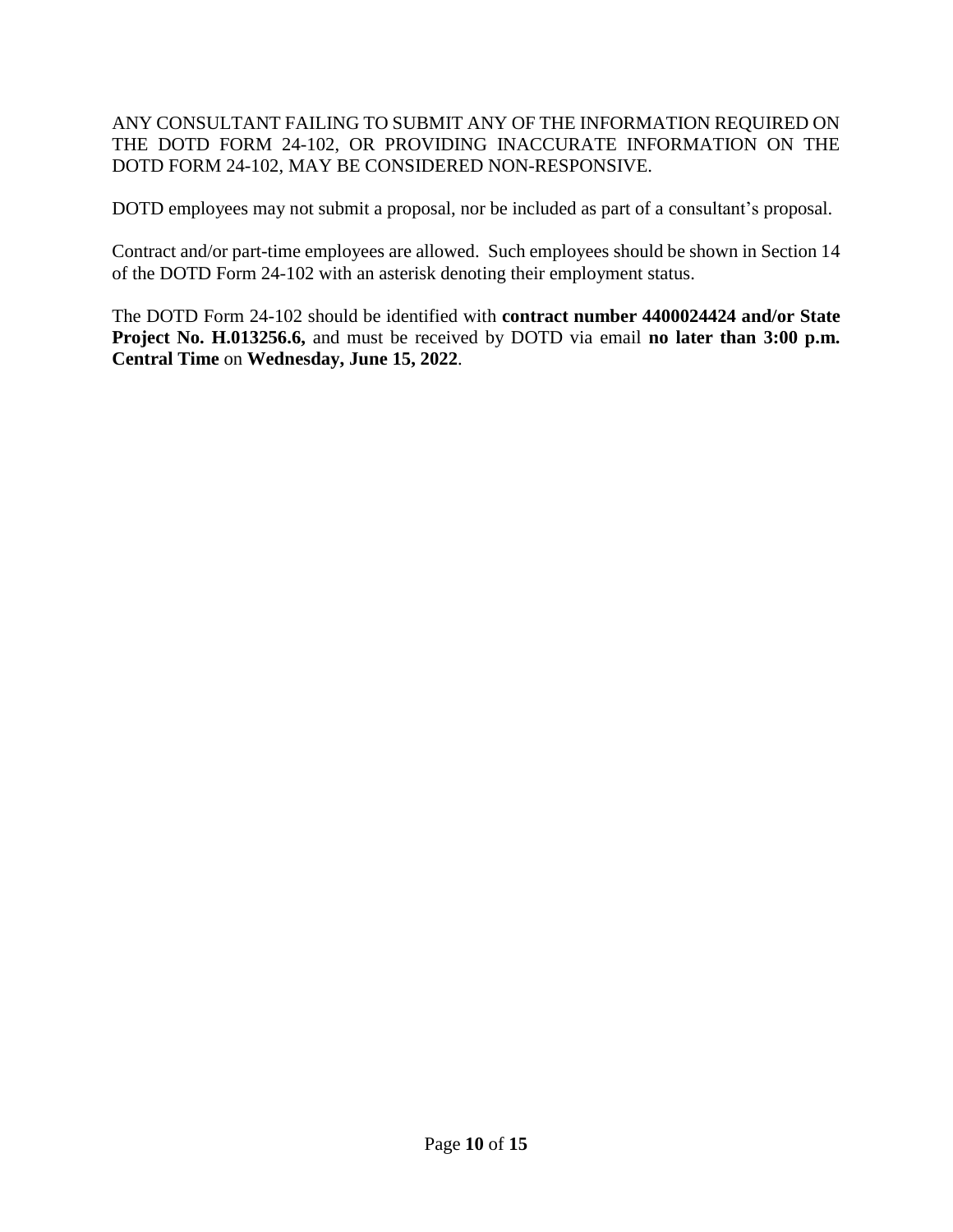### **ATTACHMENT A – SCOPE OF SERVICES**

The project time is **typical**. The route classification is **NHS.**

### **The field office indirect cost rate shall be applicable to all services except as otherwise designated hereafter. The home office indirect cost rate shall be applicable to the closeout process and all clerical work.**

Consultant shall provide construction engineering and inspection services, throughout the course of construction, relative to the following project.

### **1. Field Inspection and Investigation**

On-site inspection shall be performed by the Consultant and shall assist DOTD in the observation, daily recording, and progress of construction. The responsibilities, authority, and limitations of the Consultant shall be consistent with the 2016 Louisiana Standard Specifications for Roads and Bridges, and as specified in the construction plans.

Project administration shall be performed by DOTD.

The following are included in this Task:

- On-Site Daily Construction Inspection
- Daily/Weekly/Monthly Construction Inspection Reporting
- Construction Management
- Headlight Updates
- Field Diaries

### **2. Construction Contract Administration**

Consultant shall assist DOTD for the following construction contract administration tasks:

- Pre-construction Meeting
- Construction Progress Meetings
- Headlight Diary Authorizations
- Headlight Partial Estimates
- Change Order Processing
- Submittal Coordination and Tracking
- Traffic Diary Verification
- Request for Information Coordination and Tracking
- Sampling Plan Review
- Sampling Coordination and Documentation
- Certified Payroll Review and Exception Resolution
- Verify Compliance Documentation
- Claims Processing and Tracking
- Assist in the Preparation of the Final Project File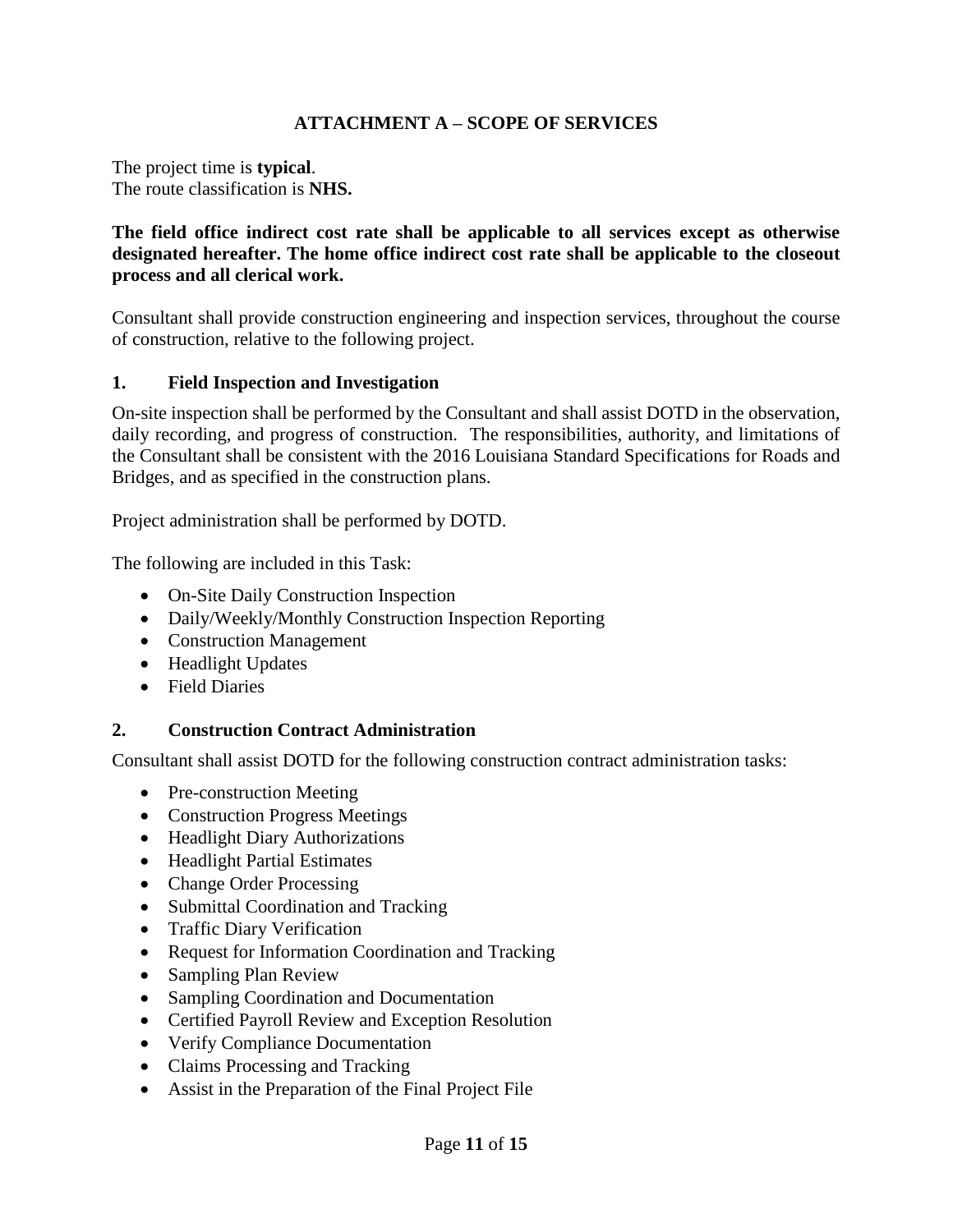- Construction Schedule Review and Tracking
- SWPPP Coordination
- Construction Project Closeout

## **Deliverables**

- Field Diaries
- Daily Reports including using Headlight for construction documentation.
- Final Project File Documents (as defined by the DOTD Contract Services)
- Final Estimate Forms

# **3. Testing/QA**

The Consultant shall assist DOTD in coordinating the following:

- Fiber optic cable pre-installation testing
- Sample collection and distribution to testing facilities or project engineer.
- Commission Testing
- System Integration Testing
- Assist in the Preparation Contract Materials Audit Report ("2059")

## **Deliverables**

- Field Diaries
- Daily Reports including using Headlight for construction documentation.
- Fiber optic cable test results
- Contract Materials Audit Report ("2059")
- Commission Test Findings Report
- Final Project File Documents (as defined by the DOTD Contract Services)

# **4. Project Management and QA/QC**

The Consultant shall provide the following:

- Quality Assurance, Acceptance, and Project Management
- Monthly Invoices and Progress Reports
- Respond to Requests for Assistance/Coordination with DOTD

# **5. Construction Inspection and Testing of Structural Components**

Consultant will provide construction inspection and testing for structural components of Project H.013256, to include structural foundations (drilled shafts and/or pile), and incidental concrete on an as-needed basis. Included in inspection and testing are:

- Review Job Mix Formula (JMF) for specification compliance prior to submitting to DOTD, if requested.
- Consultant will observe and document Contractor's sampling and testing of all trial batches to ensure the mix is within JMF tolerance and that Contractor has taken all required tests on up to three separate occasions. In addition, Consultant will make 3 cylinders for verifying Contractor's 28-day strength and deliver them to the District 7 laboratory.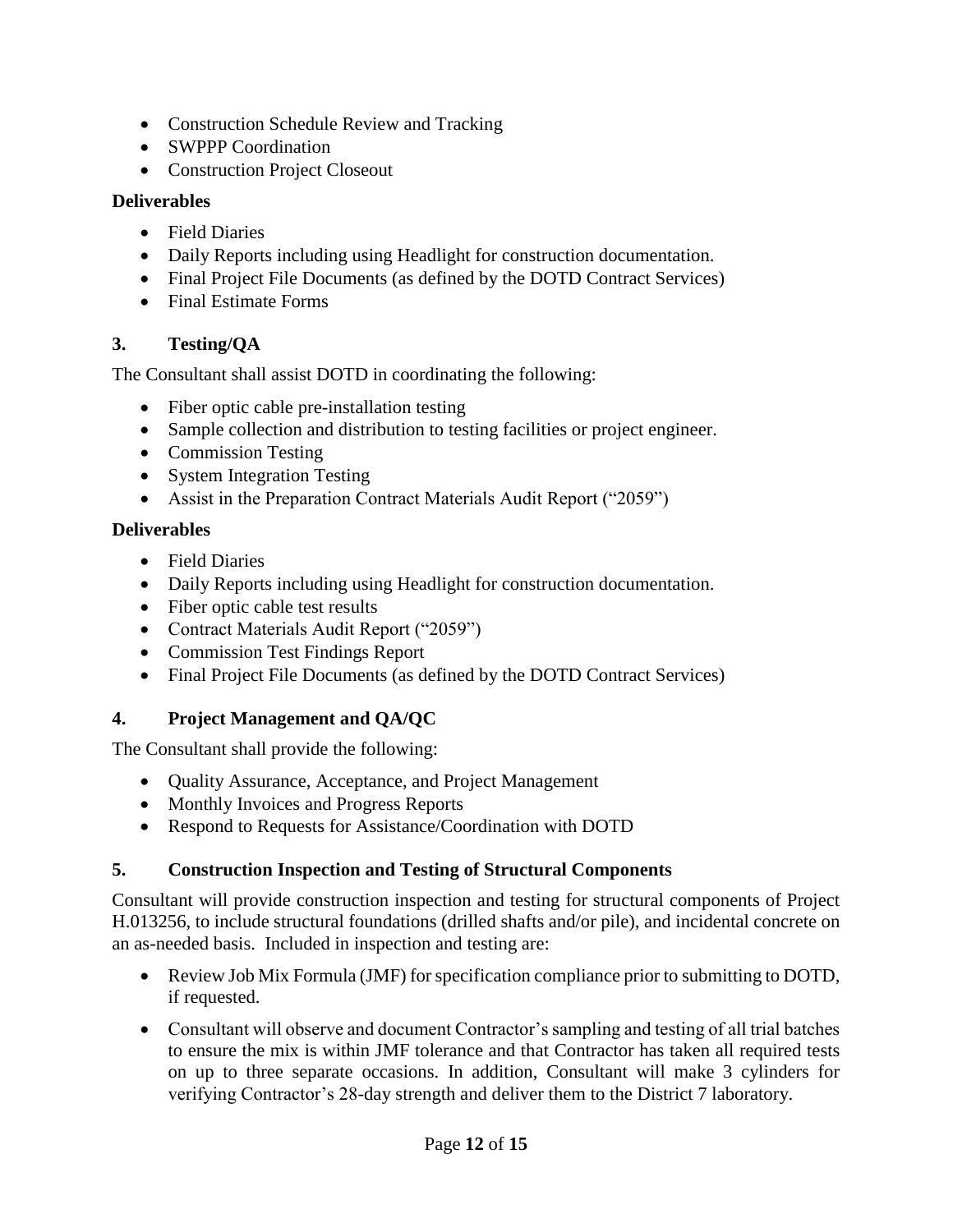- Prior to start of project, Consultant will take a sample of JMF components from each plant (aggregates, cementitious materials, admixtures). Consultant will enter samples into Headlight Materials and deliver samples to District 7 Laboratory for testing.
- During Construction, the Consultant will verify structural foundation or incidental concrete area according to plans and specification regarding size, reinforcing, and other appurtenances. Consultant will test according to the sampling manual with regards to slump, air, temperature, and create cylinders for compressive strength and resistivity. Consultant will provide test results and enter cylinders for testing into Headlight and deliver cylinders to District 7 laboratory for testing. All inspections and testing will be recorded on Consultant's daily diary.
- All changes/underruns/overruns will be approved by DOTD prior to construction.
- All recommendations for payment will be given by the Consultant.
- Consultant will coordinate with DOTD on creating any red-line drawings if needed.

## **ELECTRONIC DELIVERABLES**

Consultant hereby agrees to produce electronic deliverables in conformance with DOTD Software and Deliverable Standards for Electronic Plans document in effect as of the effective date of the most recent contract action or modification, unless exempted in writing by the Project Manager. Consultant is also responsible for ensuring that sub-consultants submit their electronic deliverables in conformance with the same standards. DOTD Software and Deliverable Standards for Electronic Plans document and DOTD CAD Standards Downloads are available via links on the DOTD web site.

Consultant shall apply patches to CAD Standard Resources and install incremental updates of software as needed or required. Consultant hereby agrees to install major updates to software versions and CAD Standard Resources in a timely manner. Major updates of CAD standards and software versions shall be applied per directive or approval of the DOTD Design Automation Manager. Such updates will not have a significant impact on the plan development time or project delivery date, nor will they require Consultant to purchase additional software. Prior to proceeding with plan development, Consultant shall contact the Project Manager for any special instructions regarding project-specific requirements.

In the event that any Digital Plan Delivery Standard conflicts with written documentation, including DOTD plan-development Manuals, the Digital Plan Delivery Standard governs. Consultant is responsible for contacting the Project Manager should questions arise.

Consultant shall upload (or check in) electronic deliverables directly into the DOTD ProjectWise repository at each plan delivery milestone. Consultants are responsible for performing certain operations at each milestone including, but not limited to, the following:

- Upload (or check in) CAD plan deliverables to the discipline "Plans" folder
- Apply and maintain indexing attributes to CAD plans (and other deliverables as needed)
- Publish PDF format plan submittals in ProjectWise using automated publishing tools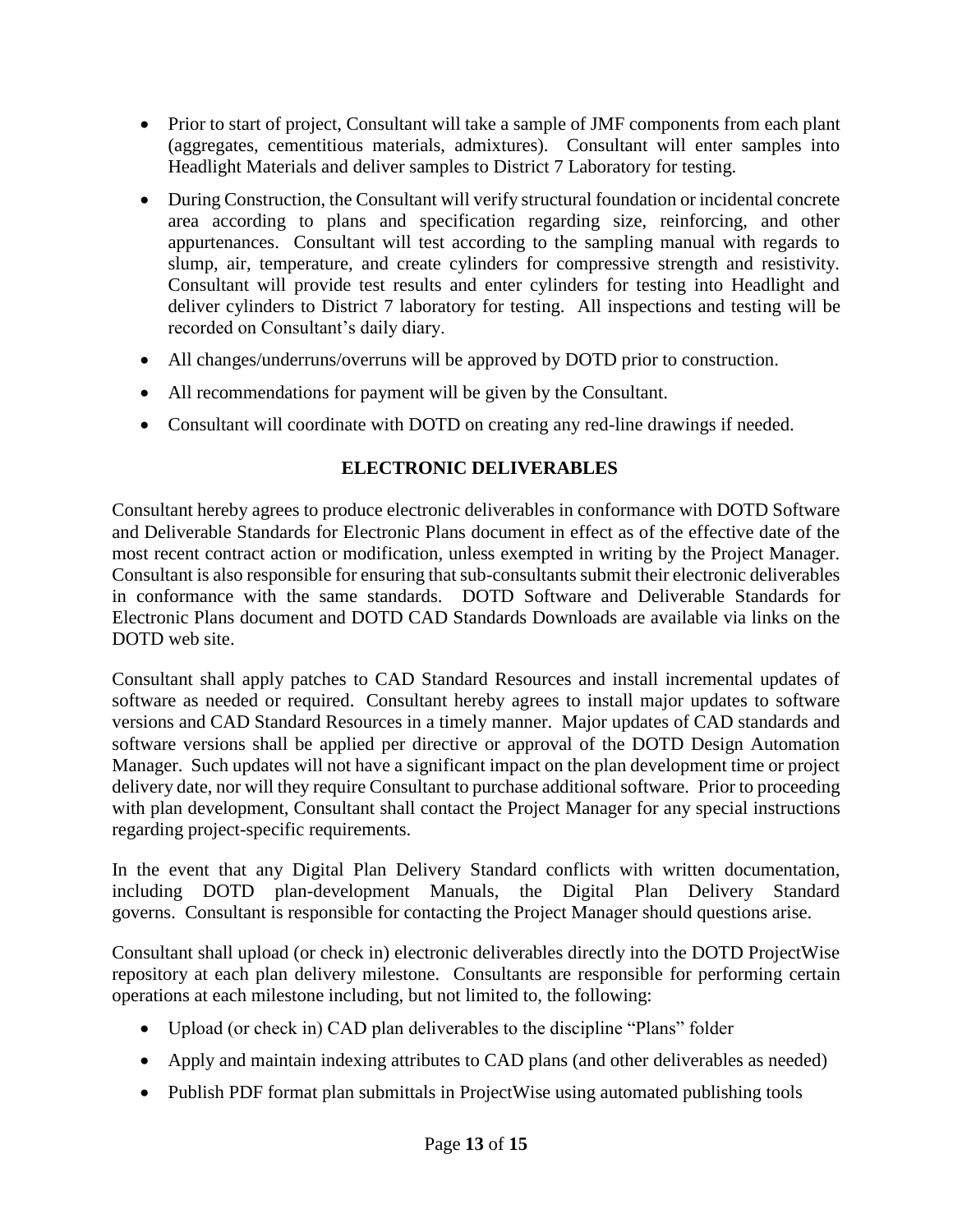Digitally sign PDF format plan submittals in ProjectWise according to DOTD standards and procedures (Final Plans, Revisions and Change Orders). Signatures shall be applied in signature blocks provided with electronic seals and Title Sheets.

Additionally, after reviewing deliverables for each submittal milestone, the Project Manager shall notify Consultant regarding the availability of two automatically-generated informational reports in ProjectWise. These reports document the completion status and other information regarding indexing attributes and CAD standards. Consultants shall take these reports into account and make any necessary adjustments to plans before the next submittal milestone; or sooner, if directed by the Project Manager.

### **SPECIFIC SOFTWARE AND / OR EQUIPMENT DESIRED**

• HeadLight